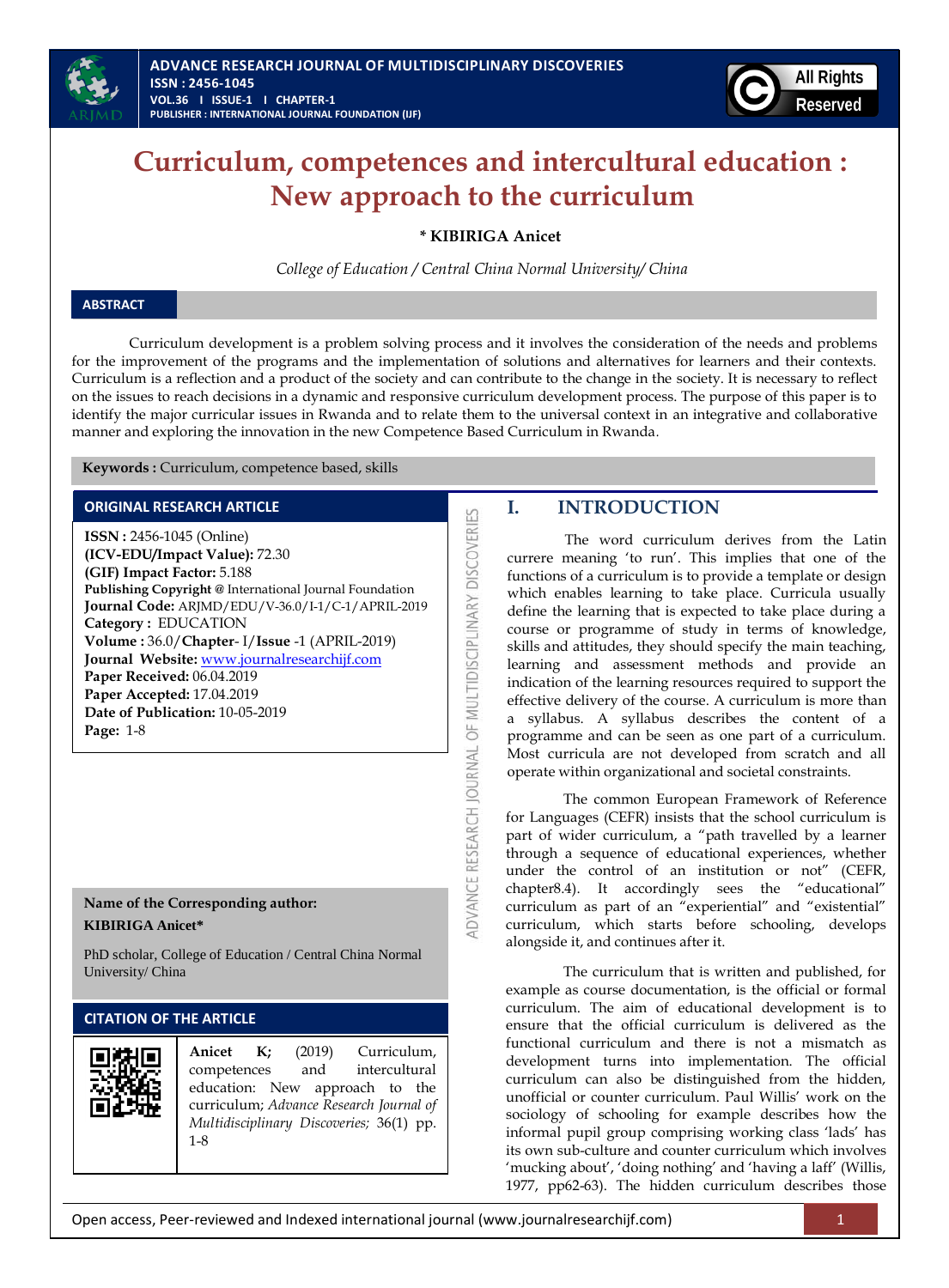aspects of the educational environment and student learning (such as values and expectations that students acquire as a result of going through an educational process) which are not formally or explicitly stated but which relate to the culture and ethos of an organisation. This highlights that the process of learning is as important as its product and as teachers we need to be aware of both the formal and informal factors which impact on learning.

A curriculum for the 21st century will reflect an understanding and acknowledgment of the changing nature of young people as learners and the challenges and demands that will continue to shape their learning in the future. Young people will need a wide and adaptive set of skills to meet the changing expectations of society and to contribute to the creation of a more productive, sustainable and just society. Curriculum is only one element that influences how well young Rwandese are prepared for their futures by their education, but it is important because it sets the level of expectation of their learning. Visionary countries set high expectations. They support the fulfillment of those expectations with high-quality teaching, school and system leadership, and commitment and support from families, communities, business and industry. Providing high quality education is valuable to the community.

#### **The Curricular Cycle**

Peyton and Peyton (1998) note that the curricular cycle "involves development through needs assessment, design and implementation phases. After this, outcomes are reviewed and evaluated against the original needs assessment. Needs change with societal expectations. The emphasis on different aspects varies with the participants' and teachers" perceived needs. The dynamic curriculum requires change and resource management"



#### *Figure1. Curriculum cycle*

#### *Source: Author adapted from Peyton and Peyton, (1998)*

In developing a new programme, or modifying an existing one, there are a number of stages which must be completed within the curricular cycle as listed below.

#### *Stages of Curriculum Development*

• Determine and agree the educational or professional context in which the programme is to be developed and delivered

• Define the needs of the learners in line with the requirements of professional bodies

• Determine the aims and broad learning outcomes of the programme

Identify ideas and constraints

Agree the broad structure and framework of the programme, the main areas of teaching and learning, the sequence of the main topics and the key assessments

• Allocate the detailed development of each topic or course area in terms of defining objectives and learning outcomes to individuals or teams.

• Course teams to develop coherent programmes which have defined learning outcomes, timetables, and content, appropriate teaching, learning and assessment methods and which utilize relevant and available learning resources.

• Implement and refine the programme

K

**DISCOVERI** 

INARY

OF MULTIDISCIPLI

DVANCE RESEARCH JOURNAL

• Develop an appropriate and deliverable evaluation strategy

• Review and revise the course in line with feedback – has it met the identified needs of the learners and other stakeholders?

Following the above stages of curriculum design, Rwanda found important to develop new curriculum for the 21st century that reflect an understanding and acknowledgment of the changing nature of Rwandan young people as learners and the challenges and demands that will continue to shape their learning in the future.

#### **Curriculum Design In Rwanda**

One of the priorities in the Education sector in Rwanda is ensuring that education quality continues to improve through closer integration of curriculum development, quality assurance and assessment, improved textbook distribution, and improved teaching and learning among others is emphasized. The Ministry of Education in Rwanda reviewed the programmes and teaching methods in order to equip the population with knowledge, skills and attitudes to support the country's development. Rwanda Education Board (REB) the implementing arm of the Ministry of Education has identified a comprehensive review and development of the curriculum, as a goal to be achieved within its business plan. It was envisaged that a revised curriculum will propel Rwanda to the economic development it desires. The intent was to have the new curriculum in place and ready for use by 2016 as the country moves towards the achievement of VISION 2020. This paper will look the response to the following question; at which extent the target of new curriculum called "competence based curriculum" is in place and ready for use by 2016.

Open access, Peer-reviewed and Indexed international journal (www.journalresearchijf.com) 2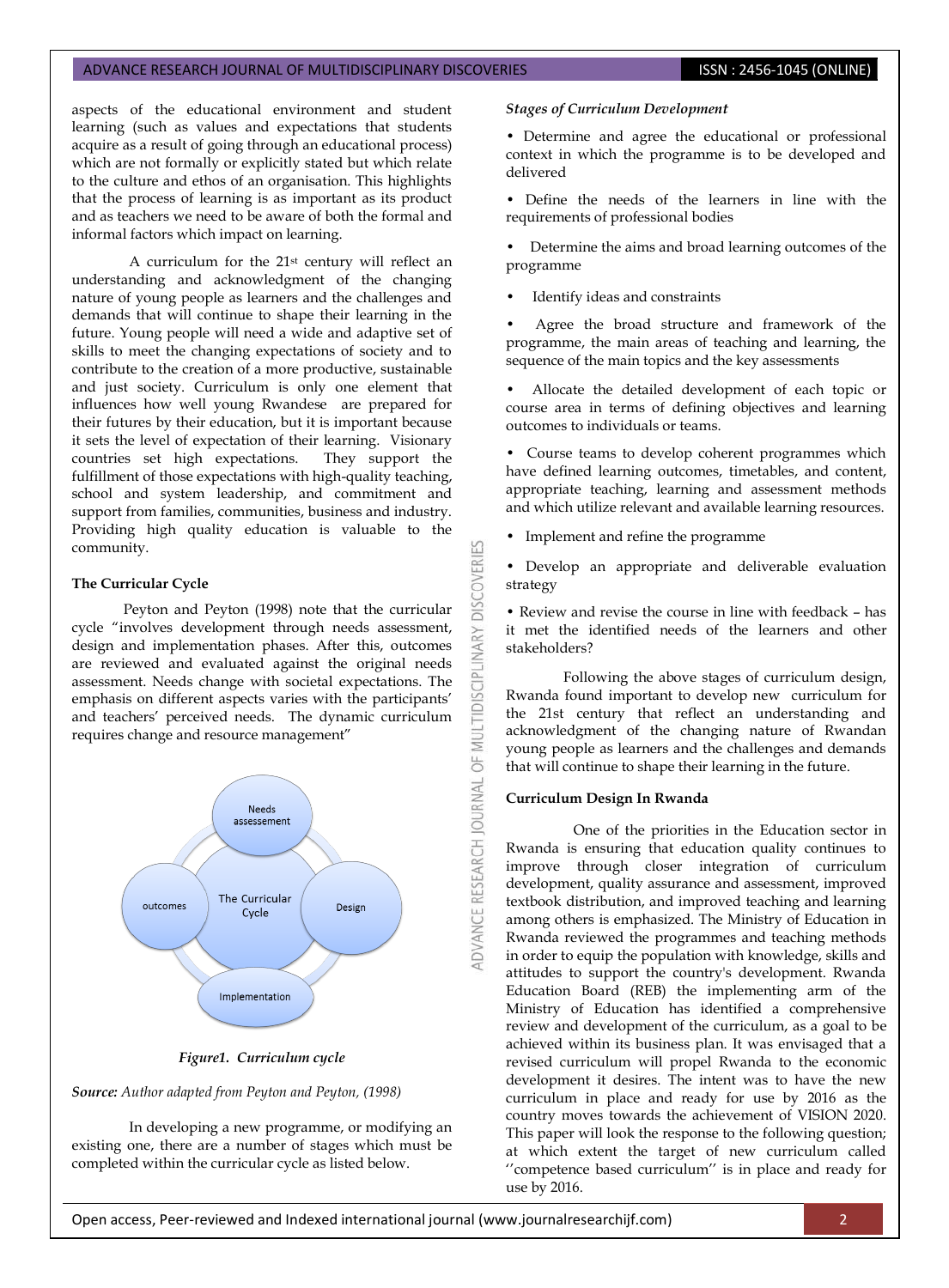#### **Problem Statement**

Aim of the review the Rwanda Curriculum required an overhaul to meet the demands of the country's vision and the dynamic global skills market demands. A systematic approach to reviewing the efficacy of each component of the curriculum within a time frame was needed in order to stay up-to-date and therefore, to provide the Rwandan learners with a competitive edge in the world economy and a solid foundation in the development of a knowledge-based and technology-led economy.

Ultimately the new curriculum would be skills based and competency-based. Does the intend of conducting a systematic and comprehensive review and update of the Rwanda national curriculum from Preprimary to Senior Six with an objective of creating a body of essential knowledge, values and skills that all Rwandan children would learn achieved? The revised curriculum would give the nation confidence that learners are acquiring the necessary skills and competencies at every level of study to make appropriate progress.

# **II. IMPORTANCE AND SIGNIFICANCE OF THIS STUDY**

53

**DISCOVERI** 

**IDISCIPLINARY** 

MUI  $\overline{6}$ 

DVANCE RESEARCH JOURNAL

To review and put in place a Rwandan National Skills and Competency-Based Curriculum that acts as a benchmark for all schools and provides young people with the knowledge, values and skills they need to move confidently and successfully through their education, taking into account the needs of different groups including the most able and pupils with special educational needs and disabilities.

To design a skills and competency-based curriculum that is relevant to the labour market of the country, the region and globally, ensuring that the content of our National Curriculum compares favorably with some of the best curricula in the developing world especially, reflecting the best collective wisdom there is about how children learn and what they should know.

To enable parents to contribute to, and understand what their children should be learning throughout their school career and therefore to support their children's education. The process of the review exercise was expected to be completed within 36 months and to be done in phases as detailed below:

## **III. RESEARCH QUESTION**

This paper will look the response to the following question; at which extent the target of new curriculum called "Competence Based Curriculum" is in place and ready for use by 2016 and what is new with new curriculum.

## **IV. METHODOLOGY USED**

*a) Phase I: Planning for and conducting a study / research and evaluation into the strength and weaknesses of existing curriculum and subject syllabuses and draw out recommendations to guide the definition of the skills and competencies for the new curriculum*.

This study should draw heavily from existing theoretical perspectives, or schools of thought of curriculum planning and development, highlighting related literature, and evidence-based case studies, with merits and demerits of various curriculum planning and development models, and their varying levels of success, applicability and explicability from different contexts.

The contemporary debates around cyclical curriculum models, linear curriculum models, and objective based curriculum models, subject based curriculum models, thematic based curriculum models, electrical models, and other post-modern curriculum models need to be explored in relative detail. The evidence based conclusions of this study should in turn be able to inform choice and decision making of Rwanda Education Board, leading to a National Consultative Process on the nature and desired characteristics of the revised curriculum involving all stakeholders.

- *b) Phase II: Planning for and holding a National Curriculum Conference (NCC) to* disseminate findings of the study on the strength and weaknesses of the existing curriculum and to consult with stakeholders on proposed revised learning objectives and outputs for the new curriculum.
- *c) Phase III: Development of a costed time tabled road map plotting the work to be undertaken* and the key deadlines to be achieved in delivering the revised curriculum including processing the approval of the revised curriculum learning objectives and out puts, the national curriculum framework, the required desired methodologies and the key skills and competencies (completed by July 2013). This includes the consideration of the report by the relevant authorities.
- *d) Phase IV: Identification of capacity gaps of the curriculum experts and actual training of the experts* a comprehensive report on the existing curriculum covering all aspects identified in the outcomes with concrete recommendations to guide the review of the curriculum, a conference report indicating concrete recommendations on curriculum to be reviewed, a costed road map for the review process and finally, an approved National Skills and Competency-based Curriculum Frame work with detailed curriculum learning objectives and outputs, the required/desired methodologies and the key skills and competencies and approved recommendations ready for use in the review exercise 5.A training plan and training of curriculum experts 6.Approved skills and competency-based curricula and syllabi for all grade levels 7. Overall national teacher training plan and Training of Trainers for teacher orientation.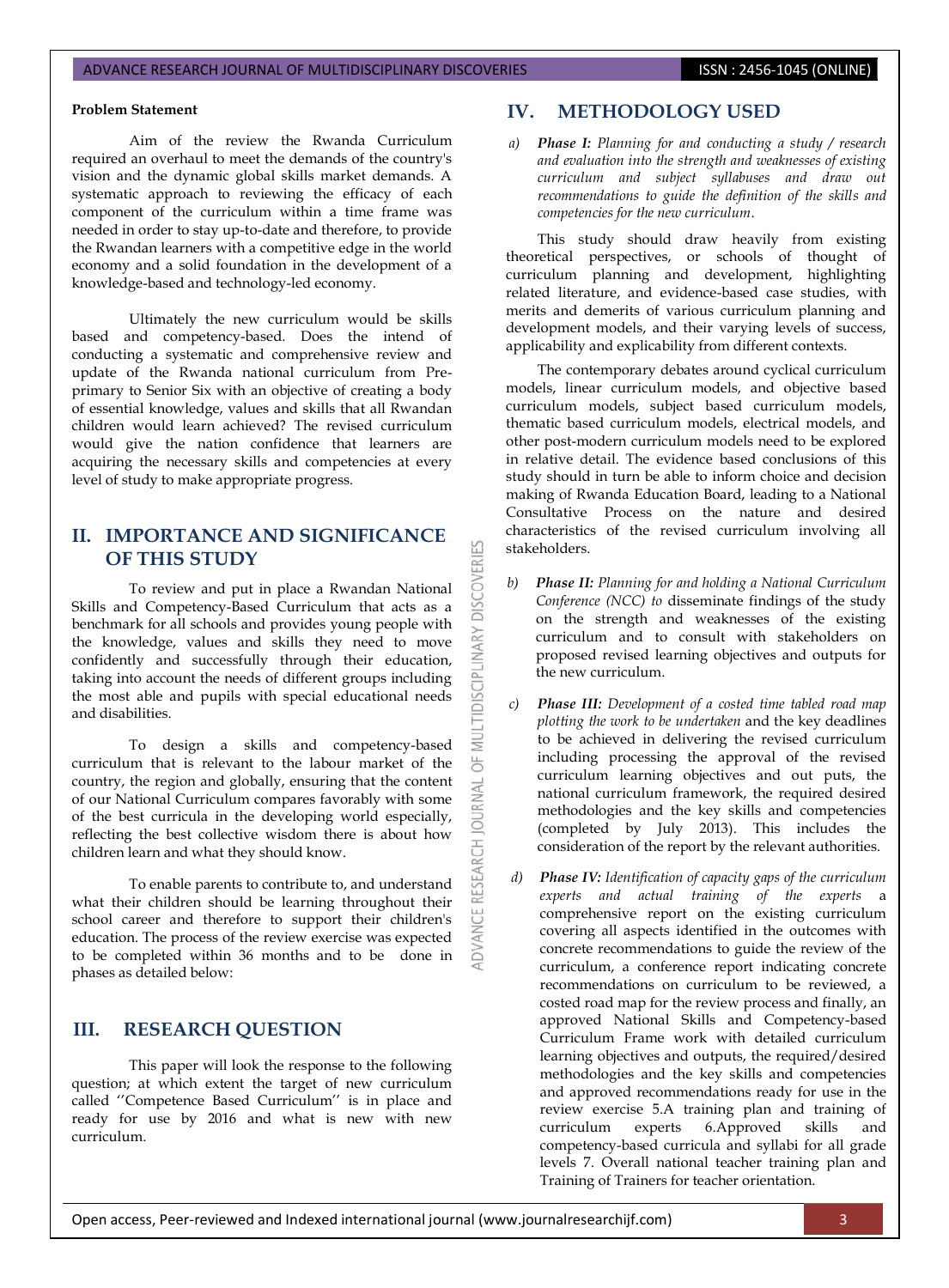**Findings from the study conducted before the development of new curriculum** 

#### **The study finds the followings:**

Classroom teaching methods do not properly prepare young people for labor market demands. Too focused on facts and information; insufficient attention is given to skills and competencies. Learning and teaching were found to be teacher centered: teaching is heavily reliant on students copying notes from the reliant on students copying notes from the teacher/blackboard; Is highly theory based, with little time for problem solving and written exercises, and an absence of practical activity, even in the sciences.

Some Schools with no access to the internet connectivity ( no electricity), little exposure to the ICT. Lack of basic reading comprehension skills that may severely limit students" ability to understand new concepts and learn independently. Examinations and assessment are too focused on knowledge and omit competencies. Class contact hours were found to be very limited, especially at primary level due to double shift.

#### **Major recommendations from the study**

The followings are the recommendations from the study. The alignment of the curriculum to national aspirations. Preparation for life beyond school. The curriculum content should address the needs of those leaving school after O and A levels for the world of work, or technical vocational, as much as it addresses the needs of those proceeding to University and should therefore become less academic, more practical, more skills and competence-based.

## **V. DISCUSSIONS AND ASSESSMENT**

#### **Elements of the national curriculum**

During my research desk review, the followings are the findings:

The national curriculum has been developed as competence based curriculum. The 4 key elements of the national curriculum are curriculum content, achievement standards, Assessment and a curriculum framework. The curriculum content, achievement standards, an assessment and curriculum framework will be presented with other information that sets the context for what is to be taught. This information will be presented in the following sections: Rationale, Aims of the learning area, Organisation of the learning area curriculum, General capabilities, Crosscutting dimensions.

### **Curriculum Content**

Curriculum content identifies what teachers are expected to teach and students are expected to learn. Curriculum content includes knowledge, skills and understanding that students are expected to learn and will be described for a particular learning area at a particular year level (for example, Mathematics, Year 5).

For P4, curriculum content will be presented as "content descriptions" outlining what students are expected to learn and teachers are expected to teach at each year level. P-4 content descriptions will be accompanied by "content elaborations' which will illustrate and/or clarify the detail of the content descriptions.

For the senior secondary years, curriculum content will be presented as detailed content descriptions only. The curriculum contents have been developed from Preprimary level to Secondary level.

#### **Achievement Standards**

53

OF MULTIDISCIPLINARY

**OURNAL** 

Achievement standards will describe the quality of learning students should typically demonstrate in relation to the content by a particular point in their schooling (that is, the depth of their understanding, the extent of their knowledge and the sophistication of their skills).

Achievement standards will be designed to support reporting to students and parents and to aid consistency of assessment and reporting across states and territories.

Achievement standards will describe the quality of learning (depth of understanding, extent of knowledge and sophistication of skill) expected of students at each year level from Kindergarten to P 6. The set of achievement standards should present a continuum of typical growth expected of students across the years of schooling P6.

Each achievement standard will make explicit the quality of learning necessary for students to be well able to progress to the next level.

For each learning area (or strand of learning area as necessary) each achievement standard will comprise a description of the quality of expected learning, and a set of annotated work samples that illustrates the described quality of learning.

For the senior secondary years, course-specific achievement standards have been developed. They will provide an expectation of the quality of learning that students should typically demonstrate (that is, the depth of their understanding, the extent of their knowledge and the sophistication of their skills).

The achievement standards will provide a 5 point scale for describing how well a student has achieved what they were expected to learn in a course. Work samples will illustrate typical learning in relation to the five levels of achievement.

They will be designed to be applicable in jurisdictions with external examinations and with schoolbased assessment.

#### **Curriculum framework**

The Rwanda curriculum Framework has been developed. The Curriculum Framework is the nation's guiding curriculum document, indicating how the curriculum vision is translated into practice at the school level and reflected in learning experiences, in assessment and in monitoring development and evaluation. It is in line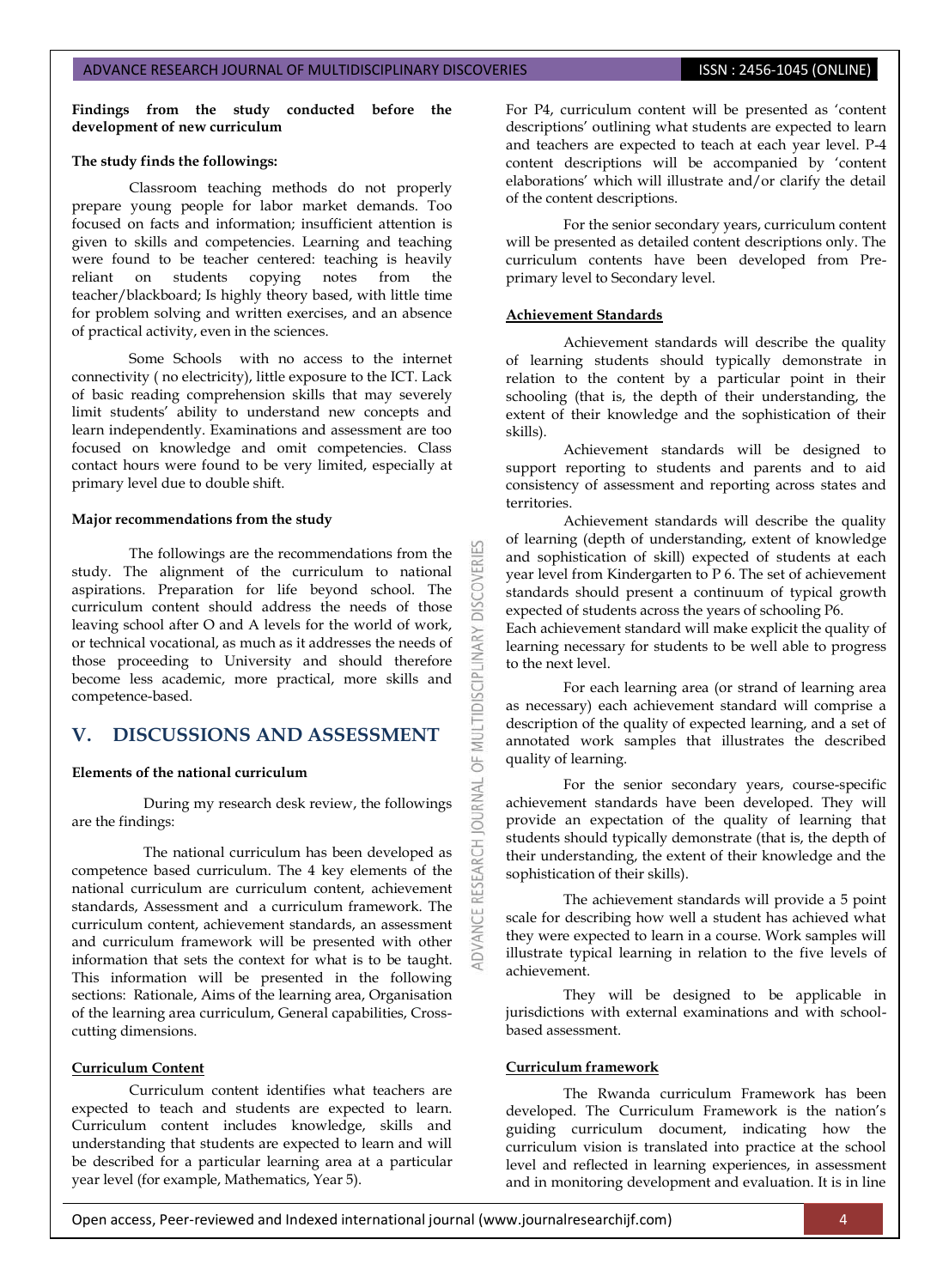with Vision 2020, Economic Poverty Reduction Strategy 2 and Education Sector Strategic Plan, emphasizing the need for the curriculum to be competence-based to promote knowledge and skills based economy.

The Curriculum and curriculum Framework were developed through a consultative process with stakeholders ranging from learners, teachers, parents, private sector organizations, local administration and policy makers.

Key messages of the framework include: the need to focus on skills and attitudes as well as knowledge, the need to balance academic goals with obtaining skills for the world of work, and the need to build competences into all aspects including teacher development, learning and teaching materials, assessment, examinations and inspection.

Rwanda"s new competence-based curriculum matches global trends and is in line with the 2013 Harmonised Curriculum Framework for the East African Community, in which partner states agreed to put in place a curriculum framework with "a set of policies, regulations and guidelines central to curriculum development and implementation within the East African Community.'

This summary document will serve as a point of reference for all decision-making relating to the curriculum and guide the work of curriculum developers, school principals, teachers, textbook developers, school inspectors, examiners and teacher trainers. It includes information about the principles and competences in the new curriculum, subject syllabuses and rationale, learner profiles, assessments and the implementation of the curriculum.

#### **Assessment**

#### *Purposes of Assessment*

Assessment is an essential tool for verifying that educational goals have been met and modifying instruction by providing instructors and students with the feedback they need to gauge and improve teaching and learning. Furthermore, Classroom assessment of students' learning is an important component of any education system. The overall aim of assessment is to enhance attainment of educational objectives through meaningful learning.

In the Rwandan new curriculum, the key purposes of assessment have not changed with the new curriculum. These include: monitoring progress and providing feedback, selection, guidance on future courses, certification and promotion. However, it is important that assessment focuses not only on knowledge but also on competences and all the elements of competences.

Competence-based assessment is an assessment process in which the learner is confronted with a relevant learning challenge and asked to put into practice what has been learned in order to resolve or overcome this situation. One of the major purposes of assessment is to assess the extent to which learning objectives including competences have been achieved and to identify which schools and

learners need pedagogical advice and strategic intervention.

Assessment is organized at the following levels: School based assessment, National assessment (such as Learning Assessment in Rwandan Schools), District examinations and National examinations.

#### **Types of Assessment**

#### *Continuous assessment*

The assessment should also cover assessment of Learning (Summative assessment).

This is daily monitoring of learners progress and collecting information on learners' ability to demonstrate the required competences in carrying out tasks.

## *What should be assessed in Schools?*

**a) Knowledge and understanding:** Does the child demonstrate an understanding of the subject? Has the child mastered the subject concepts?

**Indicators:** correctness of answers, coherence of ideas, logical reasoning.

**b) Practical skills:** How does the child perform on aptitude and practical tests?

**Indicators:** accuracy, using appropriate methods, quality product, speed and efficiency, coherence.

**c) Attitude and values:** How does the child respond to a task or a situation? What is the child's behavior?

**Indicators:** approach to a situation, appreciation of the task given, impression of a situation, manipulation, reasoning, persistence, tolerance.

**d) Generic competences:** What are the steps taken to perform a given task? What is the reasoning behind it? How does the child overcome each challenge?

**Indicators:** reasoning, manipulating, presenting, value judgment, applying knowledge.

#### *Summative assessment*

**DISCOVERI** 

MULTIDISCIPLI

5

**JRNAL** 50

> Summative assessments are used to evaluate student learning, skill acquisition, and academic achievement at the conclusion of a defined instructional period-typically at the end of a project, unit, course, semester, program, or school year. Information from summative assessments can be used formatively when students or faculty use it to guide their efforts and activities in subsequent courses.

#### *District examinations*

Districts will be supported to organize a common end of year examination per class for all the schools to evaluate the performance and the achievement level of the learners in individual schools.

#### *LARS*

LARS stands for Learning Achievement in Rwandan Schools. It consists of assessing the learners" skills at a given grade or age (P2 and P5 in selected schools) at least after every two years. This will help to evaluate and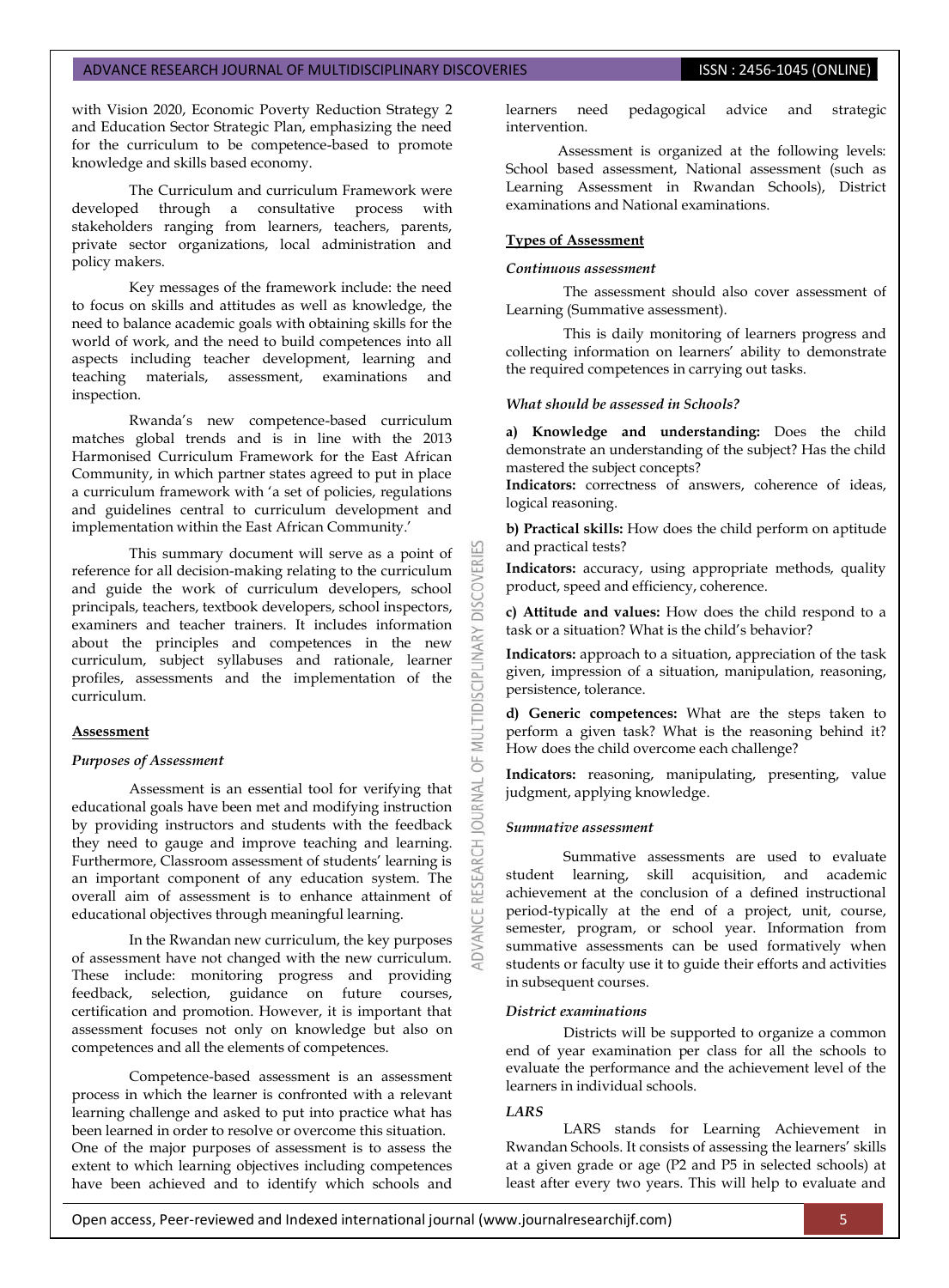improve the quality of education and the policy of education system-in line with EFA goals, MDGs, Vision 2020, EDPRS 2008-12, and the Mission Statement of MINEDUC.

## *National Examinations*

The system and process in setting national examinations should be to encompass competency based assessment and to increase rigour in the robustness of outcomes.

#### *Record Keeping*

This is gathering evidence from classroom observation and assessment instruments and using them to judge the student"s performance against the set criteria or standards.

#### *Language of learning*

The language of learning in pre-primary and lower primary is Kinyarwanda and other languages are taught as subjects. The language of learning from upper primary to upper secondary is English. Kinyarwanda, French and Kiswahili are taught as language subjects.

#### *Vision of developed curriculum*

The vision of Rwanda is to establish an inspiring 21st century curriculum, optimizing the potential of all learners and enabling every young Rwandan to make a valuable contribution to the sustained growth of the nation.

#### *Student Aims and Objectives*

To develop students as: Patriotic and responsible citizens, ready to play a full part in society; Confident and self-reliant people, ready to take their place in the labour market; Successful life-long learners, ready to adapt to new situations, and be agents of change; Creative and innovative individuals who are curious, adaptive and productive.

#### *Values*

The Rwandan curriculum reflects the Basic Values of the nation. These Basic Values permeate the curriculum and all the processes of schooling. The Curriculum Values are those that underpin the curriculum itself and which determine the nature of the subject syllabuses.

### *National values:*

Dignity and integrity, Self-reliance, National and cultural identity, Peace and tolerance, Justice, Respect for others and for human, rights, Solidarity and democracy, Patriotism, Hard work, commitment and resilience,

### *Curriculum values:*

Excellence, aspiration and optimism, Equity and inclusiveness, Learner-centeredness, Openness and transparency, the importance of family, Rwandan culture and heritage.

### *What is new in the Rwandan curriculum*

#### **Curriculum construction**

#### *Learner centered*

The curriculum must address learners "individual needs interests, abilities and backgrounds, creating an environment where learning activities are organized in a way that encourages learners to construct the knowledge either individually or in groups in an active way.

#### *Competence-based approach*

This is an approach where teaching and learning is based on discrete skills rather than dwelling on only knowledge or the cognitive domain of learning.

#### *Inclusive, Flexible, Transparent and Accountable*

Learning is organized so that every individual is valued and all learners thrive, including girls, learners with disabilities. Learners with special educational needs regardless of background.

Catering for learners' individual needs and talents helps facilitate horizontal and vertical mobility within and across different education systems. Schools, learners and communities must communicate openly and honestly about the curriculum and learning in the school to ensure successful teaching and learning.

#### *Integrated with ICT as a Tool*

**DISCOVERI** 

5

The curriculum must enable educators and students to use ICT as a tool to improve the quality of education in all subjects at all levels in teaching and learning practices.

ICT must support the emergence of teaching and pedagogical student-centred approaches as well as encourage research, communication and collaborative learning.

## *Interconnected with Cross-Cutting Issues*

The curriculum reflects the significance of connections between different subject areas, integrating them across years and cycles. Cross-cutting issues are integrated across learning areas appropriately. They are all important for students to learn about, but they are not confined to one subject. The cross-cutting issues, which have been integrated in the curriculum, are described below:

## *Comprehensive Sexuality Education*

The primary goal of a school based Comprehensive Sexuality Education curriculum is to equip children, adolescents, and young people with knowledge, skills and values in an age appropriate and culturally gender sensitive manner so as to enable them to make responsible choices about their sexual and social relationships, explain and clarify feelings, values and attitudes, and promote and sustain risk reducing behaviour. Comprehensive sexuality is imbedded in SET, Social Studies, History and Citizenship, Biology, General Studies, English, French, kinyarwanda, Kiswahili, RE, ICT, Music, PE.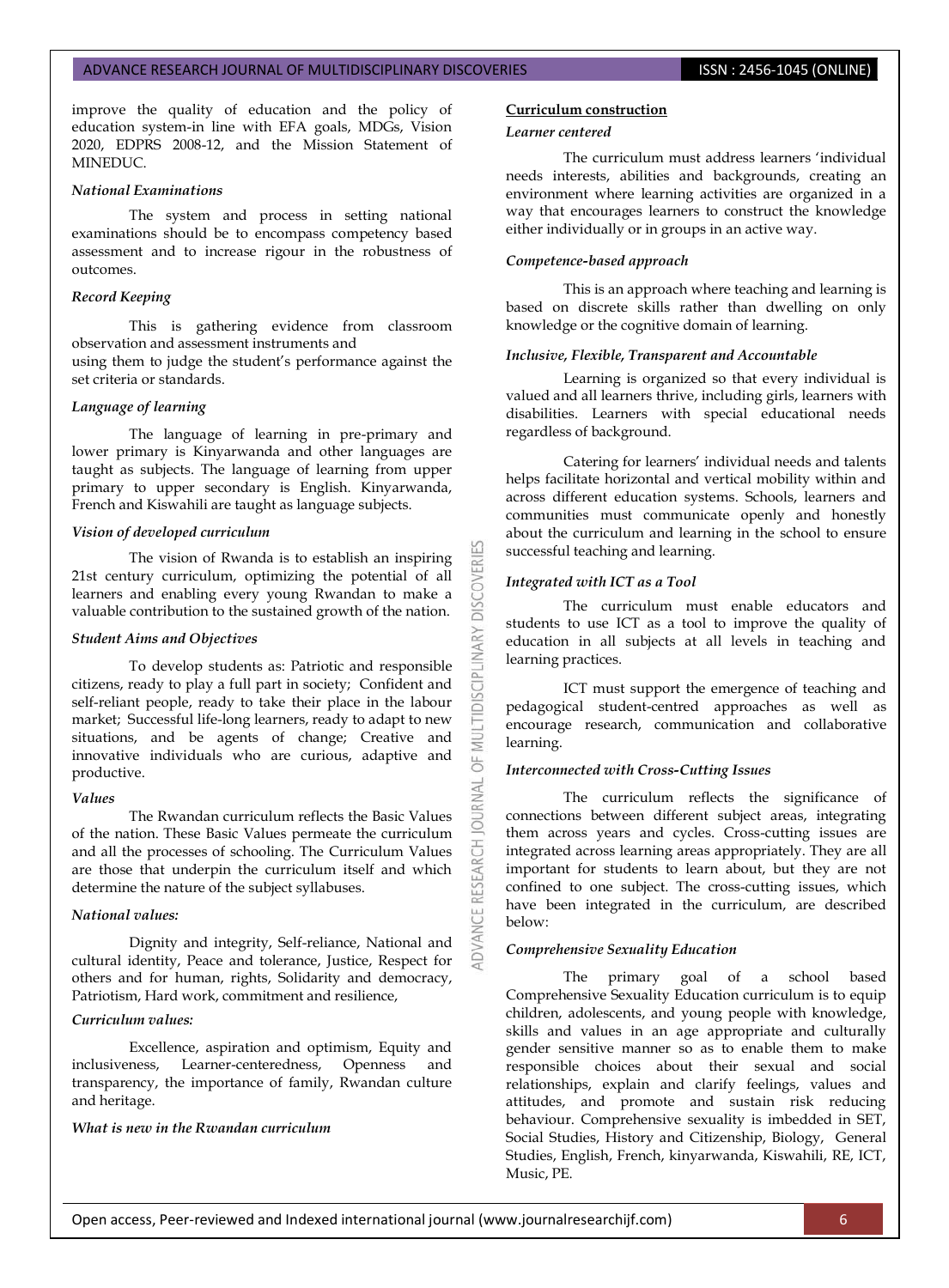#### *Environment and sustainability*

Integration of Environment, Climate Change and Sustainability in the curriculum focuses on and advocates for the need to balance economic growth, society well-being and ecological systems. Learners need basic knowledge from the natural sciences, social sciences, and humanities to understand to interpret principles of sustainability. Environment and Sustainability has been integrated into SET, Social Studies, Geography, Biology and General Studies.

#### *Financial Education*

The integration of Financial Education into the curriculum is aimed at a comprehensive Financial Education programme as a precondition for achieving financial inclusion targets and improving the financial capability of Rwandans so that they can make appropriate financial decisions that best fit the circumstances of one's life.

## *Gender*

Gender will be understood in schools beginning with family complementarities, gender roles and responsibilities, the need for gender equality and equity,<br>gender stereotypes, gender sensitivity, gender gender stereotypes, gender sensitivity, gender mainstreaming, gender-blind/gender-unaware.

#### *Genocide Studies*

Rwandan children should know about the genocide perpetrated against the Tutsi alongside the Holocaust and other genocides. They should know what caused the genocide in Rwanda, its planning and execution, how it was stopped and what the consequences have been. Rwandan children should take part in fighting genocide ideology and genocide denial. Rwandan students will remember the genocide, which is a means to protect the memory of those that were lost.

#### *Peace and Values Education*

Peace and Values Education (PVE) is defined as education that promotes social cohesion, positive values, including pluralism and personal responsibility, empathy, critical thinking and action in order to build a more peaceful society. It has been imbedded into all subjects.

#### *Standardisation Culture*

Standardisation Culture in Rwanda will be promoted through formal education and plays a vital role in terms of health improvement, economic growth, industrialization, trade and general welfare of the people through the effective implementation of Standardization, Quality Assurance, Metrology and Testing. It has been imbedded into all subjects.

#### *Inclusive Education*

Inclusion is based on the right of all learners to a quality and equitable education that meets their basic learning needs, and understands the diversity of backgrounds and abilities as a learning opportunity. Inclusive education is imbedded in all subjects. It has been imbedded into all subjects.

Change is an important component of curriculum dynamics and we have to study and manage change for a better future. In order to cope with change and the emerging problems, we have to accept a contemporary and proactive conception of problem solving in a life-long process, predicting future problems, thinking of their solutions and the actualization of these processes for the betterment of individuals, society and culture.

Curriculum development as a problem solving process involves the critical consideration of resources, needs and problems for improvement purposes. Curriculum is a reflection and a product of the society and can contribute to changing the society. In this respect it is necessary to reflect on the issues to reach decisions in a dynamic and responsive curriculum development and education process.

## **VII. RECOMMENDATIONS**

- **-** To train teachers, head teachers and other intermediaries on new curriculum.
- **-** To continue to integrate the teachers in taking part into curriculum design.
- **-** To make civil society and the immediate community aware of new curriculum.
- **-** To ensure communication and co-ordination between educational decision-makers, civil society and the local and regional community: language teachers, teachers of other subjects, parents of pupils, and local authorities.
- **-** To back the changes with scientific research, e.g. action-research projects involving teachers, networking of research bodies and schools, etc.;

# **VIII. REFERENCES**

OF MULTIDISCIPLINARY DISCOVERIES

**ADVANCE RESEARCH JOURNAL** 

- [1] **Barnett, R., Parry, G., & Coate, K. (2001).** Conceptualising curriculum change. Teaching in Higher Education, 6(4), 435-449.
- [2] **Bruner, J. (1996).** The process of education. Cambridge, MA: Harvard University Press.
- [3] **Jacobs, H. H. (1997).** Mapping the big picture: Integrating curriculum and assessment K-12. Alexandria, VA: Association for Supervision and Curriculum Development.
- [4] **Judith Howard (2007)** "Curriculum development. Department of Education. Elon University.

Open access, Peer-reviewed and Indexed international journal (www.journalresearchijf.com) 7